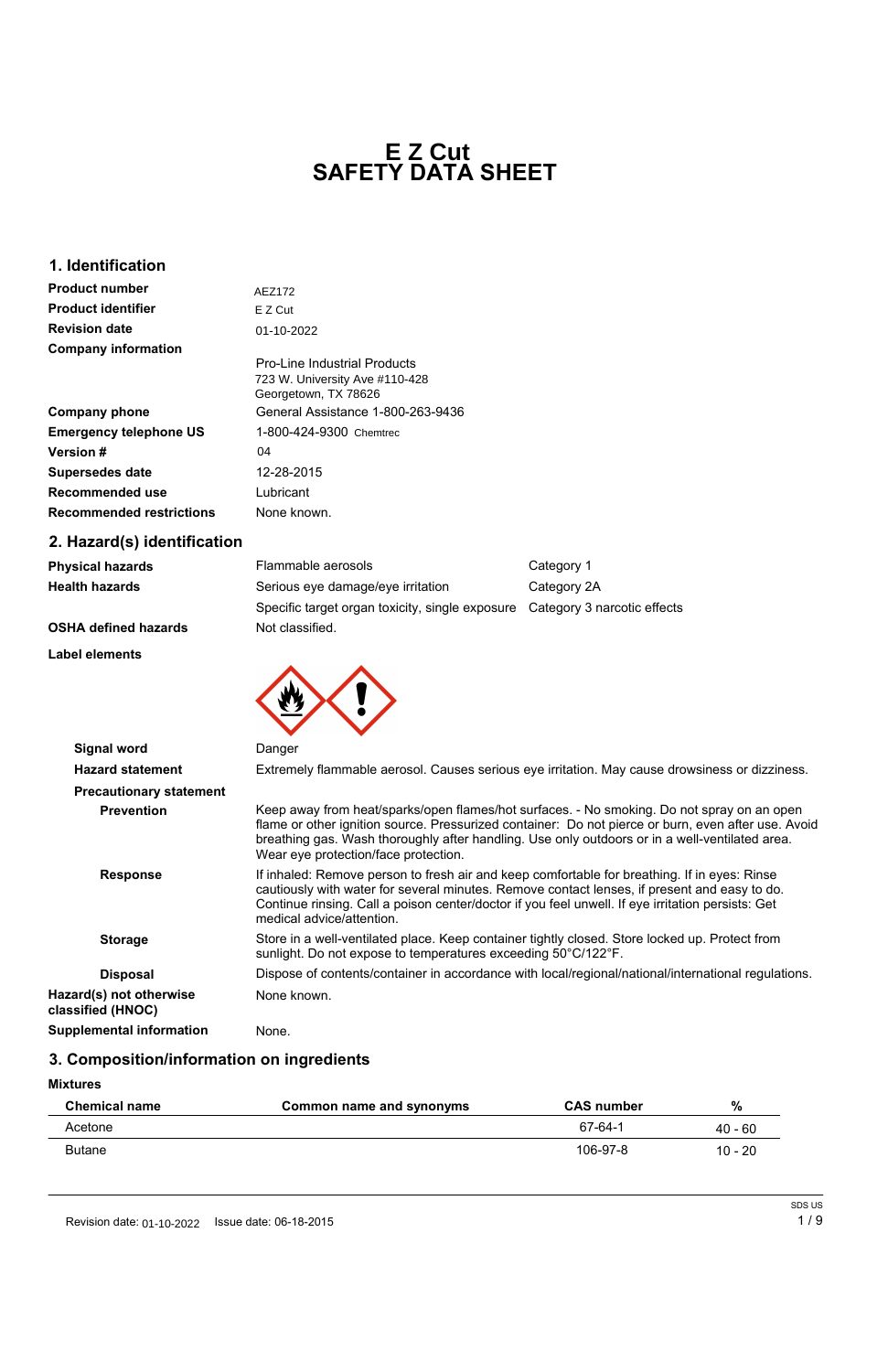| <b>Chemical name</b>                     | Common name and synonyms | <b>CAS number</b> | %          |
|------------------------------------------|--------------------------|-------------------|------------|
| Propane                                  |                          | 74-98-6           | $2.5 - 10$ |
| Other components below reportable levels |                          |                   | $20 - 40$  |

\*Designates that a specific chemical identity and/or percentage of composition has been withheld as a trade secret.

### **4. First-aid measures**

| <b>Inhalation</b>                                                            | Remove victim to fresh air and keep at rest in a position comfortable for breathing. Call a POISON<br>CENTER or doctor/physician if you feel unwell.                                                  |
|------------------------------------------------------------------------------|-------------------------------------------------------------------------------------------------------------------------------------------------------------------------------------------------------|
| <b>Skin contact</b>                                                          | Wash off with soap and water. Get medical attention if irritation develops and persists.                                                                                                              |
| Eye contact                                                                  | Immediately flush eyes with plenty of water for at least 15 minutes. Remove contact lenses, if<br>present and easy to do. Continue rinsing. If eye irritation persists: Get medical advice/attention. |
| Ingestion                                                                    | In the unlikely event of swallowing contact a physician or poison control center. Rinse mouth.                                                                                                        |
| Most important<br>symptoms/effects, acute and<br>delayed                     | May cause drowsiness and dizziness. Headache. Nausea, vomiting. Severe eye irritation.<br>Symptoms may include stinging, tearing, redness, swelling, and blurred vision.                              |
| Indication of immediate<br>medical attention and special<br>treatment needed | Provide general supportive measures and treat symptomatically. Keep victim under observation.<br>Symptoms may be delayed.                                                                             |
| <b>General information</b>                                                   | Ensure that medical personnel are aware of the material(s) involved, and take precautions to<br>protect themselves.                                                                                   |
| 5. Fire-fighting measures                                                    |                                                                                                                                                                                                       |

Small Spills: Wipe up with absorbent material (e.g. cloth, fleece). Clean surface thoroughly to remove residual contamination. For waste disposal, see section 13 of the SDS. **Environmental precautions** Avoid discharge into drains, water courses or onto the ground.

Revision date: 01-10-2022 Issue date: 06-18-2015 2 2 / 9

| Suitable extinguishing media                                     | Alcohol resistant foam. Powder. Carbon dioxide (CO2).                                                                                                                                                                                                                            |
|------------------------------------------------------------------|----------------------------------------------------------------------------------------------------------------------------------------------------------------------------------------------------------------------------------------------------------------------------------|
| Unsuitable extinguishing<br>media                                | Do not use water jet as an extinguisher, as this will spread the fire.                                                                                                                                                                                                           |
| Specific hazards arising from<br>the chemical                    | Contents under pressure. Pressurized container may explode when exposed to heat or flame.<br>During fire, gases hazardous to health may be formed.                                                                                                                               |
| Special protective equipment<br>and precautions for firefighters | Firefighters must use standard protective equipment including flame retardant coat, helmet with<br>face shield, gloves, rubber boots, and in enclosed spaces, SCBA.                                                                                                              |
| <b>Fire fighting</b><br>equipment/instructions                   | Move containers from fire area if you can do so without risk. Containers should be cooled with<br>water to prevent vapor pressure build up. For massive fire in cargo area, use unmanned hose<br>holder or monitor nozzles, if possible. If not, withdraw and let fire burn out. |
| <b>Specific methods</b>                                          | Use standard firefighting procedures and consider the hazards of other involved materials. Move<br>containers from fire area if you can do so without risk. Use water spray to cool unopened<br>containers. In the event of fire and/or explosion do not breathe fumes.          |
| <b>General fire hazards</b>                                      | Extremely flammable aerosol.                                                                                                                                                                                                                                                     |

## **6. Accidental release measures**

| <b>Personal precautions,</b><br>protective equipment and<br>emergency procedures | Keep unnecessary personnel away. Keep people away from and upwind of spill/leak. Wear<br>appropriate protective equipment and clothing during clean-up. Avoid breathing gas. Do not touch<br>damaged containers or spilled material unless wearing appropriate protective clothing. Ventilate<br>closed spaces before entering them. Local authorities should be advised if significant spillages<br>cannot be contained. For personal protection, see section 8 of the SDS.                                                                                                 |
|----------------------------------------------------------------------------------|------------------------------------------------------------------------------------------------------------------------------------------------------------------------------------------------------------------------------------------------------------------------------------------------------------------------------------------------------------------------------------------------------------------------------------------------------------------------------------------------------------------------------------------------------------------------------|
| <b>Methods and materials for</b><br>containment and cleaning up                  | Refer to attached safety data sheets and/or instructions for use. Stop leak if you can do so without<br>risk. Move the cylinder to a safe and open area if the leak is irreparable. Isolate area until gas has<br>dispersed. Eliminate all ignition sources (no smoking, flares, sparks, or flames in immediate area).<br>Keep combustibles (wood, paper, oil, etc.) away from spilled material. Cover with plastic sheet to<br>prevent spreading. Absorb in vermiculite, dry sand or earth and place into containers. Following<br>product recovery, flush area with water. |

SDS US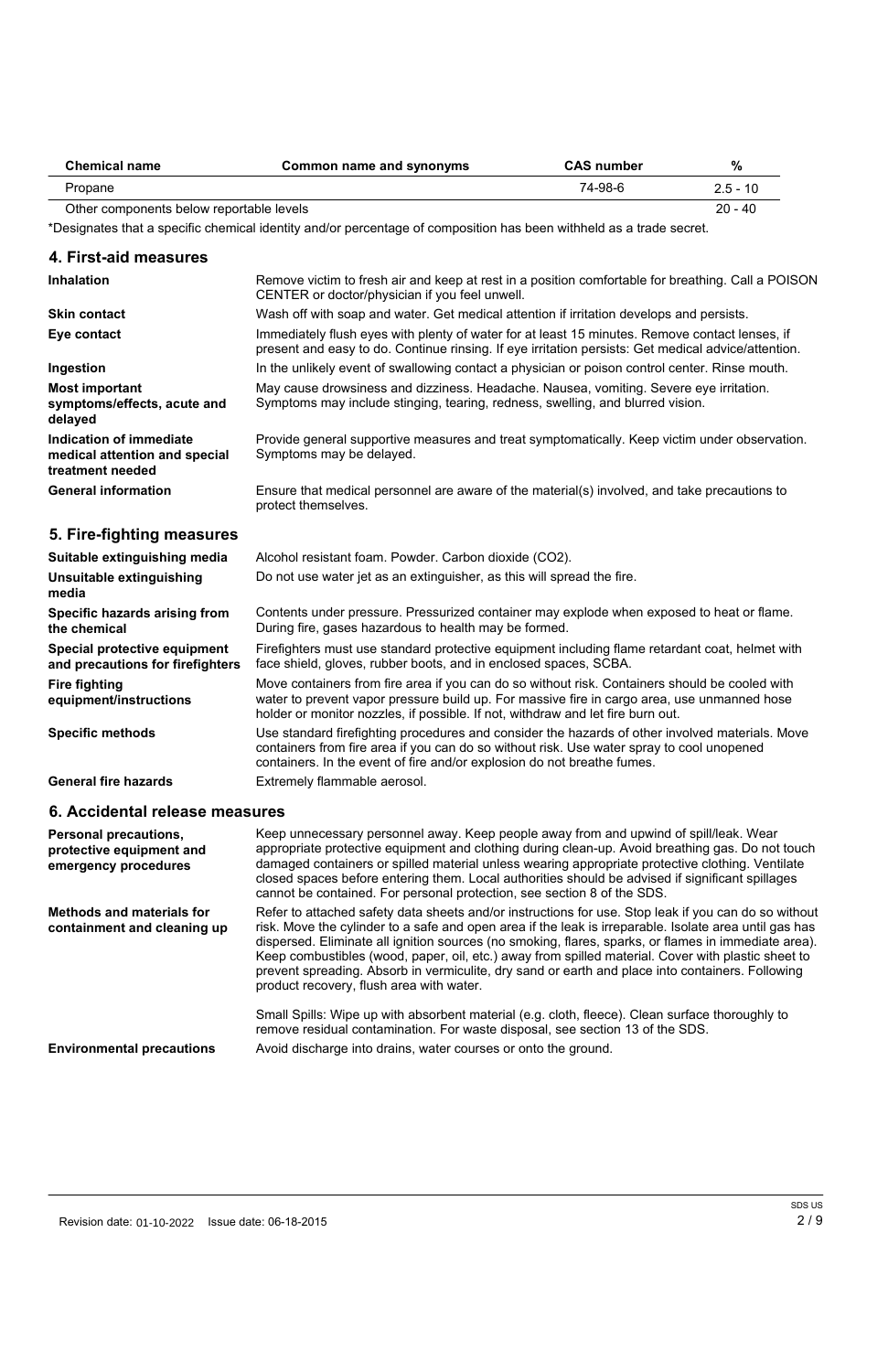## **7. Handling and storage**

| <b>Precautions for safe handling</b>                            | Pressurized container: Do not pierce or burn, even after use. Do not use if spray button is missing<br>or defective. Do not spray on a naked flame or any other incandescent material. Do not smoke<br>while using or until sprayed surface is thoroughly dry. Do not cut, weld, solder, drill, grind, or<br>expose containers to heat, flame, sparks, or other sources of ignition. All equipment used when<br>handling the product must be grounded. Do not re-use empty containers. Avoid breathing gas.<br>Avoid contact with eyes. Avoid prolonged exposure. Use only in well-ventilated areas. Wear<br>appropriate personal protective equipment. Observe good industrial hygiene practices. |
|-----------------------------------------------------------------|----------------------------------------------------------------------------------------------------------------------------------------------------------------------------------------------------------------------------------------------------------------------------------------------------------------------------------------------------------------------------------------------------------------------------------------------------------------------------------------------------------------------------------------------------------------------------------------------------------------------------------------------------------------------------------------------------|
| Conditions for safe storage,<br>including any incompatibilities | Level 2 Aerosol.                                                                                                                                                                                                                                                                                                                                                                                                                                                                                                                                                                                                                                                                                   |
|                                                                 | Store locked up. Pressurized container. Protect from sunlight and do not expose to temperatures<br>exceeding 50°C/122 °F. Do not puncture, incinerate or crush. Do not handle or store near an open<br>flame, heat or other sources of ignition. This material can accumulate static charge which may<br>cause spark and become an ignition source. Store away from incompatible materials (see Section<br>10 of the SDS).                                                                                                                                                                                                                                                                         |

# **8. Exposure controls/personal protection**

#### **Occupational exposure limits**

#### **US. OSHA Table Z-1 Limits for Air Contaminants (29 CFR 1910.1000)**

| <b>Components</b>                           | <b>Type</b>              |                    | <b>Value</b>    |                      |  |
|---------------------------------------------|--------------------------|--------------------|-----------------|----------------------|--|
| Acetone (CAS 67-64-1)                       | <b>PEL</b><br>2400 mg/m3 |                    |                 |                      |  |
|                                             |                          |                    |                 | 1000 ppm             |  |
| Propane (CAS 74-98-6)                       | <b>PEL</b>               |                    |                 | 1800 mg/m3           |  |
|                                             |                          |                    |                 | 1000 ppm             |  |
| <b>US. ACGIH Threshold Limit Values</b>     |                          |                    |                 |                      |  |
| <b>Components</b>                           | Type                     |                    |                 | <b>Value</b>         |  |
| Acetone (CAS 67-64-1)                       | <b>STEL</b>              |                    |                 | 500 ppm              |  |
|                                             | <b>TWA</b>               |                    |                 | 250 ppm              |  |
| Butane (CAS 106-97-8)                       | <b>STEL</b>              |                    |                 | 1000 ppm             |  |
| US. NIOSH: Pocket Guide to Chemical Hazards |                          |                    |                 |                      |  |
| <b>Components</b>                           | <b>Type</b>              |                    |                 | <b>Value</b>         |  |
| Acetone (CAS 67-64-1)                       | <b>TWA</b>               |                    |                 | 590 mg/m3            |  |
|                                             |                          |                    |                 | 250 ppm              |  |
| Butane (CAS 106-97-8)                       | <b>TWA</b>               |                    |                 | 1900 mg/m3           |  |
|                                             |                          |                    |                 | 800 ppm              |  |
| Propane (CAS 74-98-6)                       | <b>TWA</b>               |                    |                 | 1800 mg/m3           |  |
|                                             |                          |                    |                 | 1000 ppm             |  |
| <b>Biological limit values</b>              |                          |                    |                 |                      |  |
| <b>ACGIH Biological Exposure Indices</b>    |                          |                    |                 |                      |  |
| <b>Components</b>                           | <b>Value</b>             | <b>Determinant</b> | <b>Specimen</b> | <b>Sampling Time</b> |  |
| Acetone (CAS 67-64-1)                       | $25$ mg/l                | Acetone            | Urine           | $\star$              |  |
|                                             |                          |                    |                 |                      |  |

Good general ventilation (typically 10 air changes per hour) should be used. Ventilation rates should be matched to conditions. If applicable, use process enclosures, local exhaust ventilation, or other engineering controls to maintain airborne levels below recommended exposure limits. If exposure limits have not been established, maintain airborne levels to an acceptable level. Provide eyewash station. **Appropriate engineering controls**

**Individual protection measures, such as personal protective equipment**

| aaa. protootion mododi oo, odon do poroonal protootixo oquipmont |  |  |
|------------------------------------------------------------------|--|--|
|                                                                  |  |  |

| Eye/face protection                              | Wear safety glasses with side shields (or goggles).                                                                        |
|--------------------------------------------------|----------------------------------------------------------------------------------------------------------------------------|
| <b>Skin protection</b><br><b>Hand protection</b> | Wear appropriate chemical resistant gloves. Suitable gloves can be recommended by the glove<br>supplier.                   |
| <b>Other</b>                                     | Wear suitable protective clothing.                                                                                         |
| <b>Respiratory protection</b>                    | If permissible levels are exceeded use NIOSH mechanical filter / organic vapor cartridge or an<br>air-supplied respirator. |
| <b>Thermal hazards</b>                           | Wear appropriate thermal protective clothing, when necessary.                                                              |

Revision date: 01-10-2022 Sisue date: 06-18-2015 3  $/$  9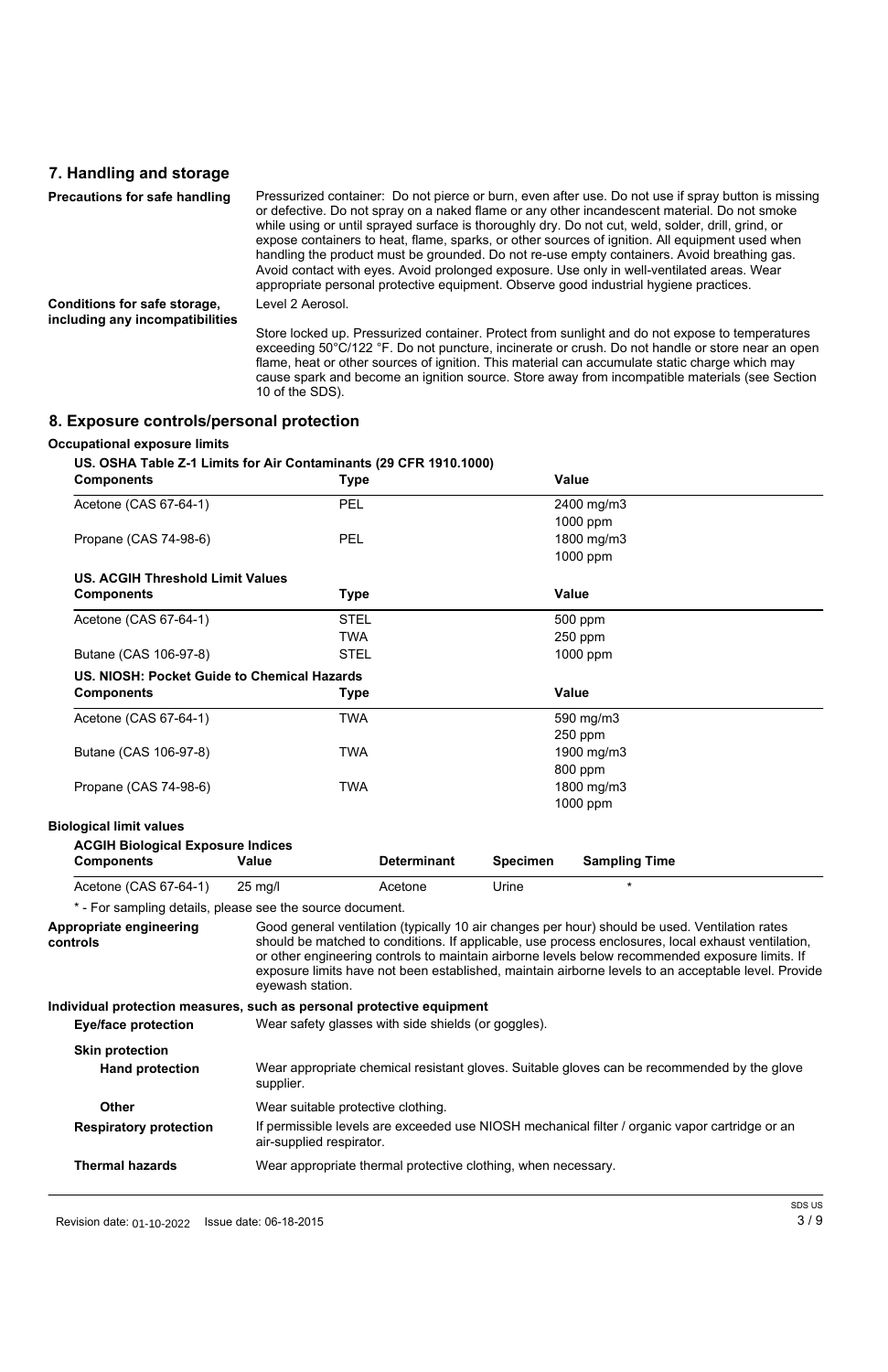When using do not smoke. Always observe good personal hygiene measures, such as washing after handling the material and before eating, drinking, and/or smoking. Routinely wash work clothing and protective equipment to remove contaminants. **General hygiene considerations**

## **9. Physical and chemical properties**

| <b>Appearance</b>                                 |                                                              |
|---------------------------------------------------|--------------------------------------------------------------|
| <b>Physical state</b>                             | Gas.                                                         |
| Form                                              | Aerosol.                                                     |
| Color                                             | Not available.                                               |
| Odor                                              | Not available.                                               |
| <b>Odor threshold</b>                             | Not available.                                               |
| рH                                                | Not available.                                               |
| <b>Melting point/freezing point</b>               | Not available.                                               |
| Initial boiling point and boiling<br>range        | 90.85 °F (32.7 °C) estimated                                 |
| <b>Flash point</b>                                | -156.0 $\degree$ F (-104.4 $\degree$ C) Propellant estimated |
| <b>Evaporation rate</b>                           | Not available.                                               |
| Flammability (solid, gas)                         | Not available.                                               |
| Upper/lower flammability or explosive limits      |                                                              |
| <b>Flammability limit - lower</b><br>(%)          | 2.6 % estimated                                              |
| <b>Flammability limit - upper</b><br>(%)          | 12.8 % estimated                                             |
| <b>Explosive limit - lower (%)</b>                | Not available.                                               |
| Explosive limit - upper (%)                       | Not available.                                               |
| <b>Vapor pressure</b>                             | 238.12 psig @70F estimated                                   |
| <b>Vapor density</b>                              | Not available.                                               |
| <b>Relative density</b>                           | Not available.                                               |
| Solubility(ies)                                   |                                                              |
| <b>Solubility (water)</b>                         | Not available.                                               |
| <b>Partition coefficient</b><br>(n-octanol/water) | Not available.                                               |
| <b>Auto-ignition temperature</b>                  | Not available.                                               |
| <b>Decomposition temperature</b>                  | Not available.                                               |
| <b>Viscosity</b>                                  | Not available.                                               |
| <b>Other information</b>                          |                                                              |
|                                                   |                                                              |
| <b>Explosive properties</b>                       | Not explosive.                                               |
| <b>Flame extension</b>                            | 48 in                                                        |
| <b>Oxidizing properties</b>                       | Not oxidizing.                                               |

**Conditions to avoid** Avoid temperatures exceeding the flash point. Contact with incompatible materials. **Incompatible materials** Strong oxidizing agents. Nitrates. Fluorine. Chlorine. **Hazardous decomposition** No hazardous decomposition products are known.

Revision date: 01-10-2022 Sisue date: 06-18-2015 And the state of the state of the state of the state of the state of the state of the state of the state of the state of the state of the state of the state of the state of

# **10. Stability and reactivity**

| <b>Reactivity</b>         | The product is stable and non-reactive under normal conditions of use, storage and transport. |
|---------------------------|-----------------------------------------------------------------------------------------------|
| <b>Chemical stability</b> | Material is stable under normal conditions.                                                   |

**reactions**

**products**

**Possibility of hazardous** Hazardous polymerization does not occur.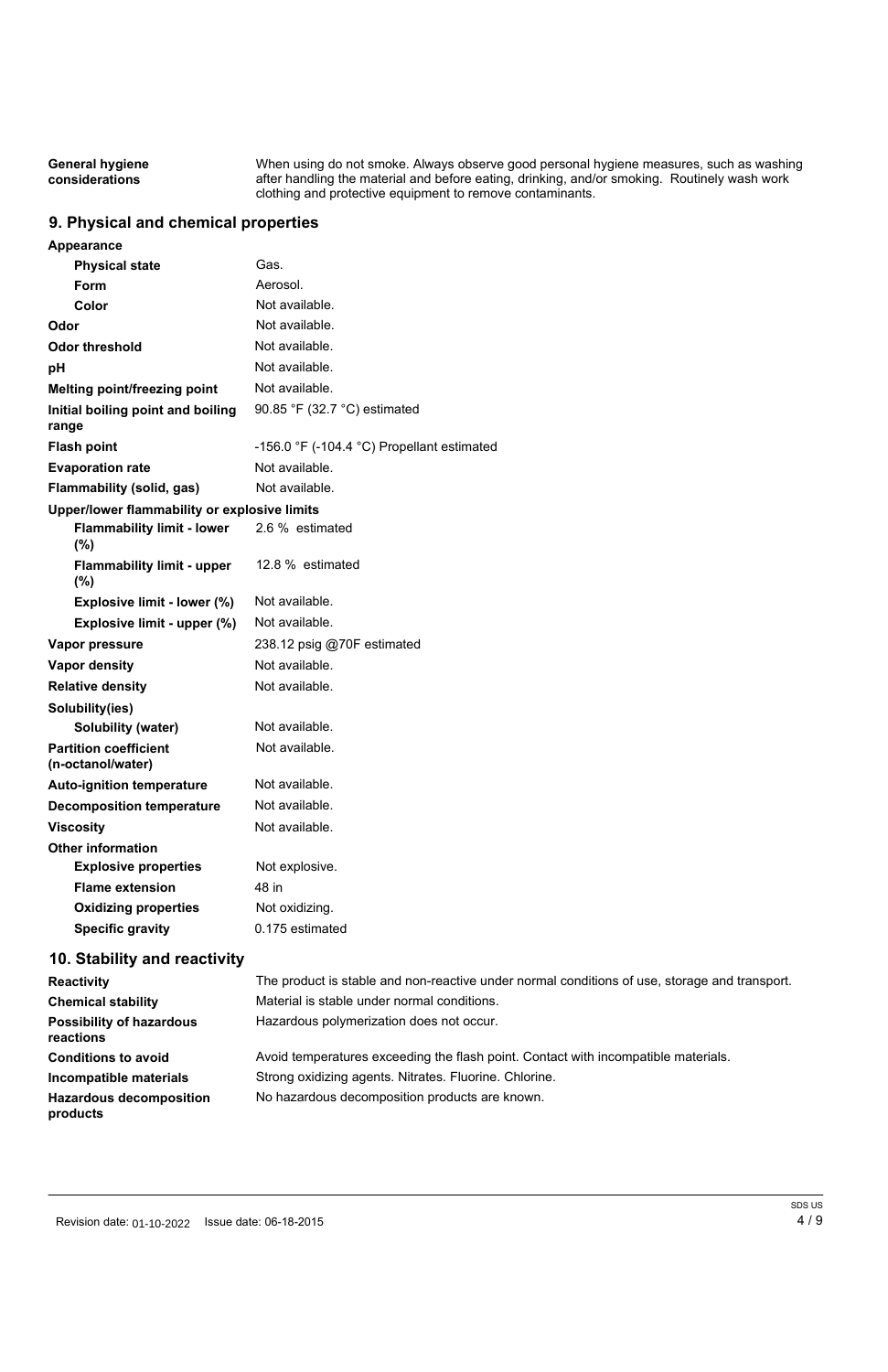# **11. Toxicological information**

# **Information on likely routes of exposure**

| <b>Inhalation</b>                                                                         | May cause drowsiness and dizziness. Headache. Nausea, vomiting. Prolonged inhalation may be<br>harmful.                                                                  |
|-------------------------------------------------------------------------------------------|--------------------------------------------------------------------------------------------------------------------------------------------------------------------------|
| <b>Skin contact</b>                                                                       | No adverse effects due to skin contact are expected.                                                                                                                     |
| Eye contact                                                                               | Causes serious eye irritation.                                                                                                                                           |
| Ingestion                                                                                 | Expected to be a low ingestion hazard.                                                                                                                                   |
| <b>Symptoms related to the</b><br>physical, chemical and<br>toxicological characteristics | May cause drowsiness and dizziness. Headache. Nausea, vomiting. Severe eye irritation.<br>Symptoms may include stinging, tearing, redness, swelling, and blurred vision. |

# **Information on toxicological effects**

| <b>Acute toxicity</b> | Narcotic effects. |                        |
|-----------------------|-------------------|------------------------|
| <b>Components</b>     | <b>Species</b>    | <b>Test Results</b>    |
| Acetone (CAS 67-64-1) |                   |                        |
| <b>Acute</b>          |                   |                        |
| <b>Dermal</b>         |                   |                        |
| LD50                  | Guinea pig        | > 7426 mg/kg, 24 Hours |
|                       |                   | > 9.4 ml/kg, 24 Hours  |
|                       | Rabbit            | > 7426 mg/kg, 24 Hours |
|                       |                   | > 9.4 ml/kg, 24 Hours  |
| Inhalation            |                   |                        |
| <b>LC50</b>           | Rat               | 55700 ppm, 3 Hours     |
|                       |                   | 132 mg/l, 3 Hours      |
|                       |                   | 50.1 mg/l              |
| Oral                  |                   |                        |
| LD50                  | Rat               | 5800 mg/kg             |
|                       |                   | $2.2$ ml/kg            |
| Butane (CAS 106-97-8) |                   |                        |
| <b>Acute</b>          |                   |                        |
| <b>Inhalation</b>     |                   |                        |
| <b>LC50</b>           | Mouse             | 1237 mg/l, 120 Minutes |
|                       |                   | 52 %, 120 Minutes      |
|                       | Rat               | 1355 mg/l              |
| Propane (CAS 74-98-6) |                   |                        |
| <b>Acute</b>          |                   |                        |
| <b>Inhalation</b>     |                   |                        |
| <b>LC50</b>           | Mouse             | 1237 mg/l, 120 Minutes |
|                       |                   | 52 %, 120 Minutes      |
|                       | Rat               | 1355 mg/l              |

|  | * Estimates for product may be based on additional component data not shown. |  |
|--|------------------------------------------------------------------------------|--|
|  |                                                                              |  |

658 mg/l/4h

| <b>Skin corrosion/irritation</b>         | Prolonged skin contact may cause temporary irritation.                                                              |        |
|------------------------------------------|---------------------------------------------------------------------------------------------------------------------|--------|
| Serious eye damage/eye<br>irritation     | Causes serious eye irritation.                                                                                      |        |
| <b>Respiratory or skin sensitization</b> |                                                                                                                     |        |
| <b>Respiratory sensitization</b>         | Not a respiratory sensitizer.                                                                                       |        |
| <b>Skin sensitization</b>                | This product is not expected to cause skin sensitization.                                                           |        |
| <b>Germ cell mutagenicity</b>            | No data available to indicate product or any components present at greater than 0.1% are<br>mutagenic or genotoxic. |        |
| Carcinogenicity                          | This product is not considered to be a carcinogen by IARC, ACGIH, NTP, or OSHA.                                     |        |
|                                          |                                                                                                                     | SDS US |
|                                          |                                                                                                                     | 5/9    |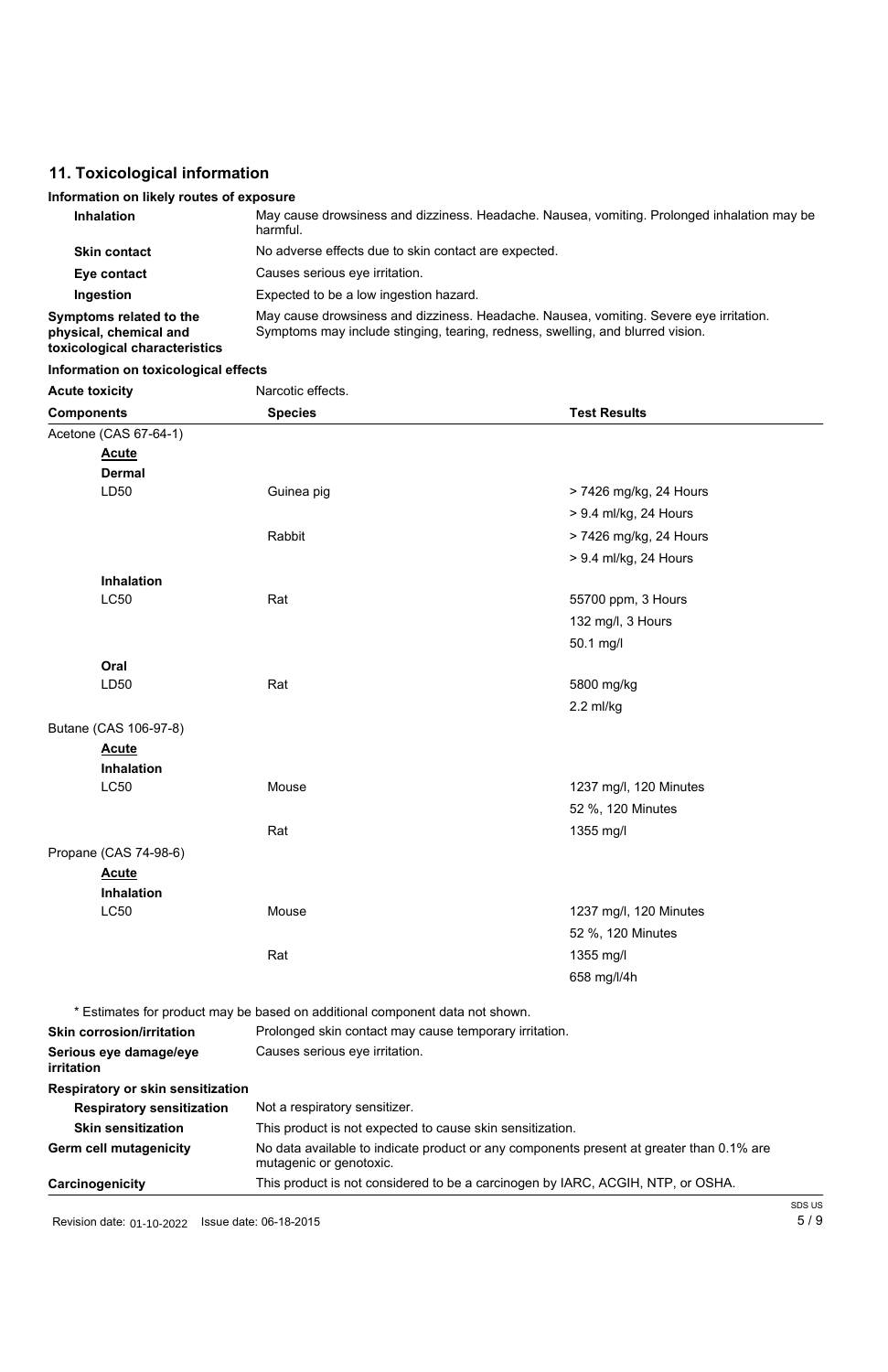|                                                              | <b>IARC Monographs. Overall Evaluation of Carcinogenicity</b>                |
|--------------------------------------------------------------|------------------------------------------------------------------------------|
| Not listed.                                                  | OSHA Specifically Regulated Substances (29 CFR 1910.1001-1050)               |
| Not regulated.                                               | US. National Toxicology Program (NTP) Report on Carcinogens                  |
| Not listed.                                                  |                                                                              |
| <b>Reproductive toxicity</b>                                 | This product is not expected to cause reproductive or developmental effects. |
| <b>Specific target organ toxicity -</b><br>single exposure   | May cause drowsiness and dizziness.                                          |
| <b>Specific target organ toxicity -</b><br>repeated exposure | Not classified.                                                              |
| <b>Aspiration hazard</b>                                     | Not likely, due to the form of the product.                                  |
| <b>Chronic effects</b>                                       | Prolonged inhalation may be harmful.                                         |

# **12. Ecological information**

The product is not classified as environmentally hazardous. However, this does not exclude the possibility that large or frequent spills can have a harmful or damaging effect on the environment.

**Ecotoxicity**

| <b>Product</b>        |             | <b>Species</b>                                          | <b>Test Results</b>                 |
|-----------------------|-------------|---------------------------------------------------------|-------------------------------------|
| 12 OZ E Z CUT LB 12PK |             |                                                         |                                     |
| <b>Aquatic</b>        |             |                                                         |                                     |
| Crustacea             | <b>EC50</b> | Daphnia                                                 | 22251.1855 mg/l, 48 hours estimated |
| Fish                  | <b>LC50</b> | Fish                                                    | 1096.5597 mg/l, 96 hours estimated  |
| <b>Components</b>     |             | <b>Species</b>                                          | <b>Test Results</b>                 |
| Acetone (CAS 67-64-1) |             |                                                         |                                     |
| <b>Aquatic</b>        |             |                                                         |                                     |
| Crustacea             | <b>EC50</b> | Water flea (Daphnia magna)                              | 21.6 - 23.9 mg/l, 48 hours          |
| Fish                  | <b>LC50</b> | Rainbow trout, donaldson trout<br>(Oncorhynchus mykiss) | 4740 - 6330 mg/l, 96 hours          |

\* Estimates for product may be based on additional component data not shown.

**Persistence and degradability** No data is available on the degradability of this product.

#### **Bioaccumulative potential**

|                              | Partition coefficient n-octanol / water (log Kow)                                                                                                                                          |  |
|------------------------------|--------------------------------------------------------------------------------------------------------------------------------------------------------------------------------------------|--|
| Acetone                      | $-0.24$                                                                                                                                                                                    |  |
| <b>Butane</b>                | 2.89                                                                                                                                                                                       |  |
| Propane                      | 2.36                                                                                                                                                                                       |  |
| <b>Mobility in soil</b>      | No data available.                                                                                                                                                                         |  |
| <b>Other adverse effects</b> | No other adverse environmental effects (e.g. ozone depletion, photochemical ozone creation<br>potential, endocrine disruption, global warming potential) are expected from this component. |  |

### **13. Disposal considerations**

| <b>Disposal instructions</b> | Collect and reclaim or dispose in sealed containers at licensed waste disposal site. Contents<br>under pressure. Do not puncture, incinerate or crush. Dispose of contents/container in accordance<br>with local/regional/national/international regulations. |
|------------------------------|---------------------------------------------------------------------------------------------------------------------------------------------------------------------------------------------------------------------------------------------------------------|
| Local disposal regulations   | Dispose in accordance with all applicable regulations.                                                                                                                                                                                                        |
| Hazardous waste code         | The waste code should be assigned in discussion between the user, the producer and the waste                                                                                                                                                                  |

| TIAZAI UUUS WASLE CUUE                   | The waste could should be assigned in discussion between the user, the producer and the waste<br>disposal company.                                                                                                                               |
|------------------------------------------|--------------------------------------------------------------------------------------------------------------------------------------------------------------------------------------------------------------------------------------------------|
| Waste from residues / unused<br>products | Dispose of in accordance with local regulations. Empty containers or liners may retain some<br>product residues. This material and its container must be disposed of in a safe manner (see:<br>Disposal instructions).                           |
| <b>Contaminated packaging</b>            | Since emptied containers may retain product residue, follow label warnings even after container is<br>emptied. Empty containers should be taken to an approved waste handling site for recycling or<br>disposal. Do not re-use empty containers. |

Revision date: 01-10-2022 Issue date: 06-18-2015 **6 and the set of the set of the set of the set of the set of t** 

SDS US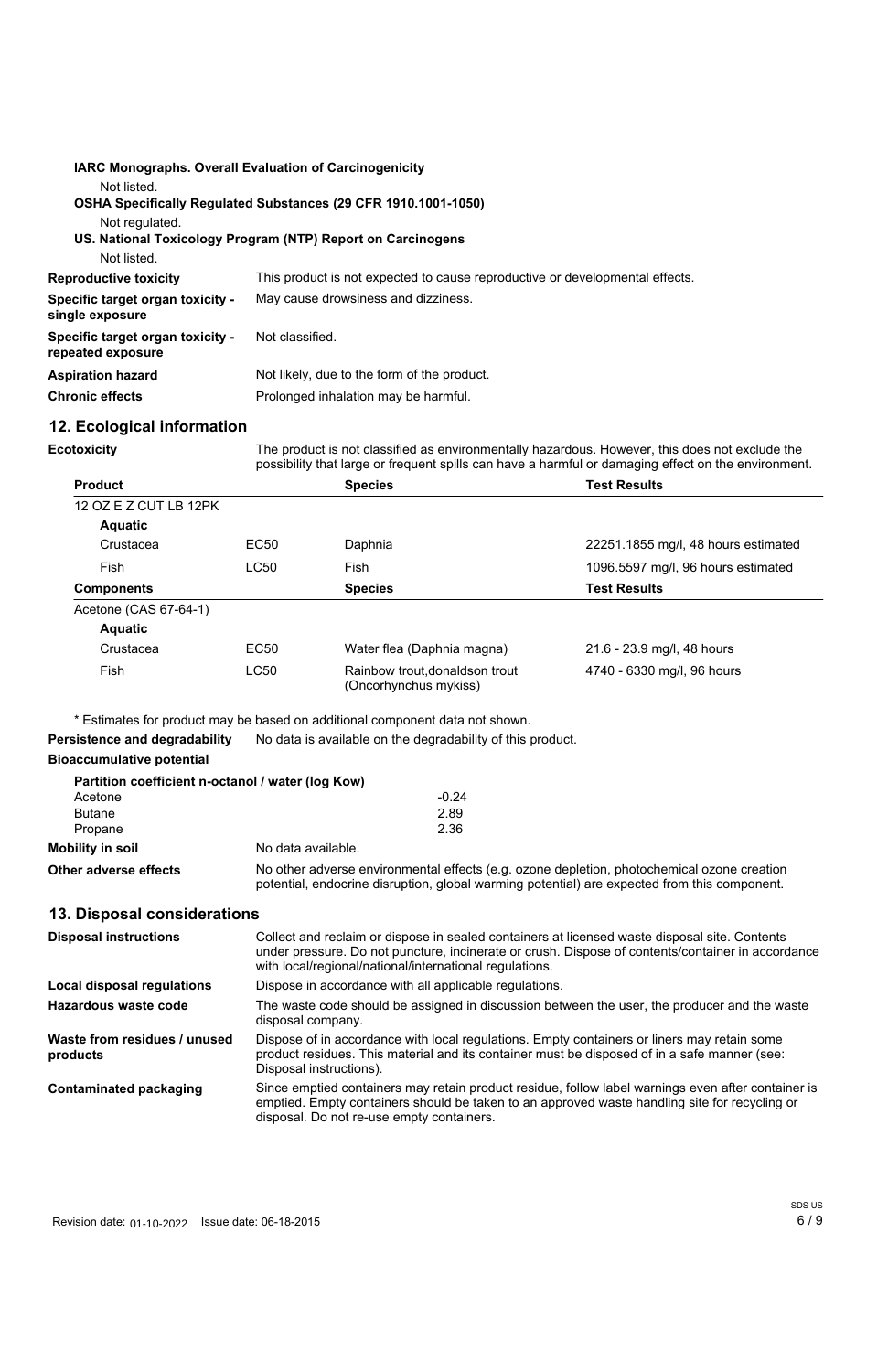# **14. Transport information**

| <b>UN number</b>                                                               | <b>UN1950</b>                                                                                        |
|--------------------------------------------------------------------------------|------------------------------------------------------------------------------------------------------|
| UN proper shipping name                                                        | Aerosols, flammable                                                                                  |
| <b>Transport hazard class(es)</b>                                              |                                                                                                      |
| <b>Class</b>                                                                   | 2.1                                                                                                  |
| <b>Subsidiary risk</b>                                                         |                                                                                                      |
| Label(s)                                                                       | 2.1                                                                                                  |
| <b>Packing group</b>                                                           | Not applicable.                                                                                      |
|                                                                                | Special precautions for user Read safety instructions, SDS and emergency procedures before handling. |
| <b>Special provisions</b>                                                      | N82                                                                                                  |
| <b>Packaging exceptions</b>                                                    | 306                                                                                                  |
| Packaging non bulk                                                             | <b>None</b>                                                                                          |
| <b>Packaging bulk</b>                                                          | None                                                                                                 |
| <b>IATA</b>                                                                    |                                                                                                      |
| <b>UN number</b>                                                               | <b>UN1950</b>                                                                                        |
| UN proper shipping name                                                        | Aerosols, flammable                                                                                  |
| <b>Transport hazard class(es)</b>                                              |                                                                                                      |
| <b>Class</b>                                                                   | 2.1                                                                                                  |
| <b>Subsidiary risk</b>                                                         |                                                                                                      |
| Label(s)                                                                       | 2.1                                                                                                  |
| <b>Packing group</b>                                                           | Not applicable.                                                                                      |
| <b>Environmental hazards</b>                                                   | No.                                                                                                  |
| <b>ERG Code</b>                                                                | 10 <sub>L</sub>                                                                                      |
| <b>Other information</b>                                                       | Special precautions for user Read safety instructions, SDS and emergency procedures before handling. |
| Passenger and cargo<br>aircraft                                                | Allowed with restrictions.                                                                           |
| Cargo aircraft only                                                            | Allowed with restrictions.                                                                           |
| <b>Packaging Exceptions</b>                                                    | <b>LTD QTY</b>                                                                                       |
| <b>IMDG</b>                                                                    |                                                                                                      |
| <b>UN number</b>                                                               | <b>UN1950</b>                                                                                        |
| UN proper shipping name                                                        | <b>AEROSOLS</b>                                                                                      |
| <b>Transport hazard class(es)</b>                                              |                                                                                                      |
| <b>Class</b>                                                                   | 2.1                                                                                                  |
| <b>Subsidiary risk</b>                                                         |                                                                                                      |
| Label(s)                                                                       | 2.1                                                                                                  |
| <b>Packing group</b>                                                           | Not applicable.                                                                                      |
| <b>Environmental hazards</b>                                                   |                                                                                                      |
| <b>Marine pollutant</b>                                                        | No.                                                                                                  |
| <b>EmS</b>                                                                     | Not available.                                                                                       |
|                                                                                | Special precautions for user Read safety instructions, SDS and emergency procedures before handling. |
| <b>Packaging Exceptions</b>                                                    | LTD QTY                                                                                              |
| Transport in bulk according to<br>Annex II of MARPOL 73/78 and<br>the IBC Code | Not applicable.                                                                                      |





Revision date: 01-10-2022 Sisue date: 06-18-2015 **Issue date: 06-18-2016 Issue date:** 06-18-2015

SDS US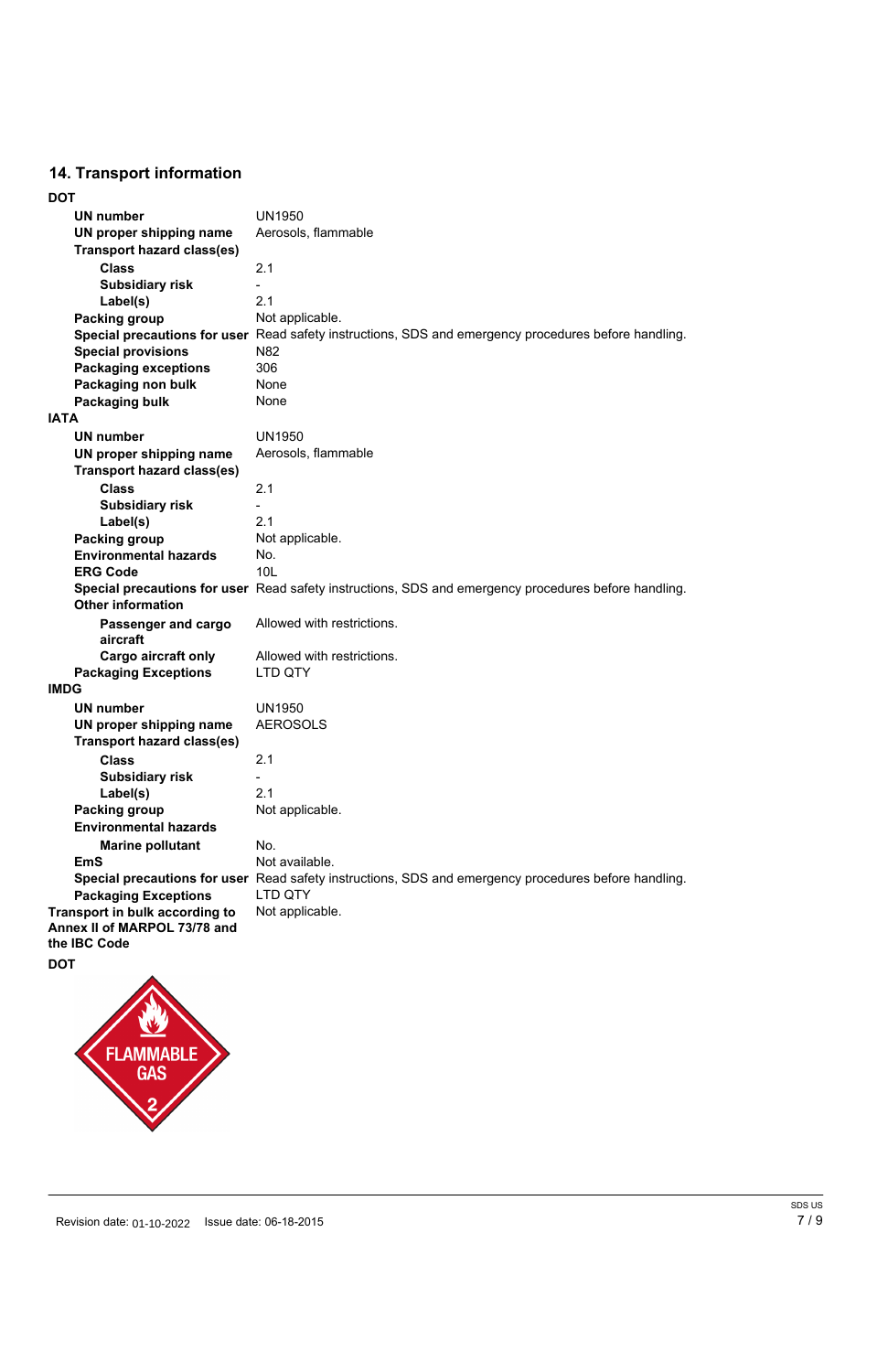**IATA; IMDG**



# **15. Regulatory information**

| US federal regulations                                | This product is a "Hazardous Chemical" as defined by the OSHA Hazard Communication<br>Standard, 29 CFR 1910.1200.    |
|-------------------------------------------------------|----------------------------------------------------------------------------------------------------------------------|
|                                                       | TSCA Section 12(b) Export Notification (40 CFR 707, Subpt. D)                                                        |
| Not regulated.                                        |                                                                                                                      |
| <b>CERCLA Hazardous Substance List (40 CFR 302.4)</b> |                                                                                                                      |
| Acetone (CAS 67-64-1)                                 | Listed.                                                                                                              |
| <b>SARA 304 Emergency release notification</b>        |                                                                                                                      |
| Not regulated.                                        |                                                                                                                      |
|                                                       | OSHA Specifically Regulated Substances (29 CFR 1910.1001-1050)                                                       |
| Not regulated.                                        |                                                                                                                      |
|                                                       | Superfund Amendments and Reauthorization Act of 1986 (SARA)                                                          |
| <b>Hazard categories</b>                              | Immediate Hazard - Yes<br>Delayed Hazard - No<br>Fire Hazard - Yes<br>Pressure Hazard - No<br>Reactivity Hazard - No |
| <b>SARA 302 Extremely hazardous substance</b>         |                                                                                                                      |
| Not listed.                                           |                                                                                                                      |
| SARA 311/312 Hazardous<br>chemical                    | <b>No</b>                                                                                                            |
| <b>SARA 313 (TRI reporting)</b><br>Not regulated.     |                                                                                                                      |
| <b>Other federal regulations</b>                      |                                                                                                                      |
|                                                       | Clean Air Act (CAA) Section 112 Hazardous Air Pollutants (HAPs) List                                                 |
| Not regulated.                                        | Clean Air Act (CAA) Section 112(r) Accidental Release Prevention (40 CFR 68.130)                                     |
| Butane (CAS 106-97-8)<br>Propane (CAS 74-98-6)        |                                                                                                                      |
| <b>Safe Drinking Water Act</b><br>(SDWA)              | Not regulated.                                                                                                       |
| <b>Chemical Code Number</b>                           | Drug Enforcement Administration (DEA). List 2, Essential Chemicals (21 CFR 1310.02(b) and 1310.04(f)(2) and          |
| Acetone (CAS 67-64-1)                                 | 6532                                                                                                                 |
|                                                       | Drug Enforcement Administration (DEA). List 1 & 2 Exempt Chemical Mixtures (21 CFR 1310.12(c))                       |
| Acetone (CAS 67-64-1)                                 | 35 %WV                                                                                                               |

|--|--|--|--|

#### **DEA Exempt Chemical Mixtures Code Number**

Acetone (CAS 67-64-1) 6532

## **US state regulations**

- **US. California Controlled Substances. CA Department of Justice (California Health and Safety Code Section 11100)** Not listed.
- US. California. Candidate Chemicals List. Safer Consumer Products Regulations (Cal. Code Regs, tit. 22, 69502.3, subd. **(a))**

Acetone (CAS 67-64-1) Butane (CAS 106-97-8)